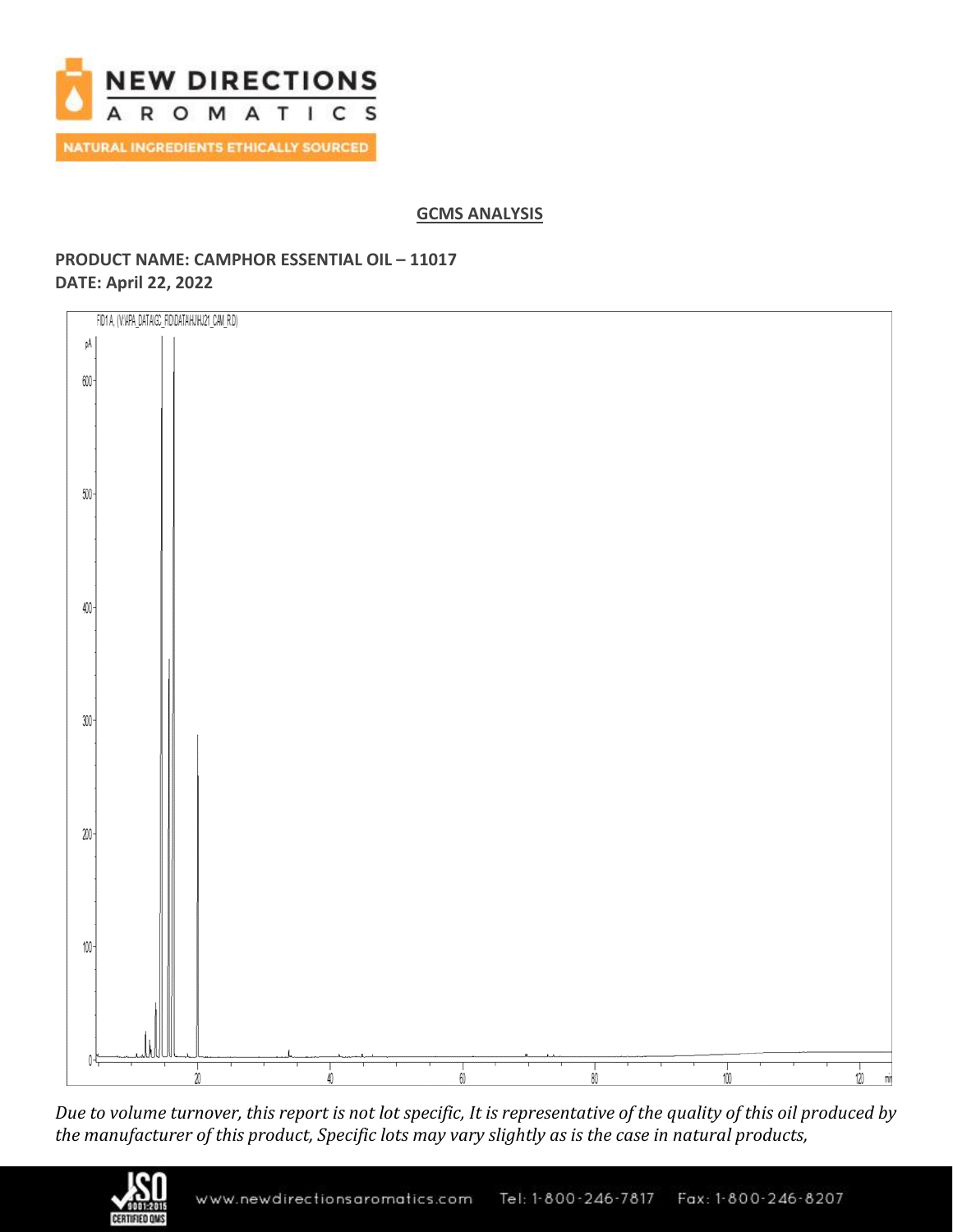

NATURAL INGREDIENTS ETHICALLY SOURCED

# **GCMS ANALYSIS (cont'd,)**

### **PRODUCT NAME: CAMPHOR ESSENTIAL OIL – 11017**

| Peak           | $RT$ (min) | Compound                     | $\frac{0}{0}$ |
|----------------|------------|------------------------------|---------------|
| 1              | 7,81       | alpha-PINENE                 | 0,02          |
| $\overline{2}$ | 9,12       | <b>CAMPHENE</b>              | 0,02          |
| $\overline{3}$ | 10,77      | <b>TERPENIC COMPOUND</b>     | 0,08          |
| $\overline{4}$ | 11,32      | <b>TERPENIC COMPOUND</b>     | 0,02          |
| 5              | 11,63      | <b>TERPENIC COMPOUND</b>     | 0,05          |
| $\overline{6}$ | 12,10      | p-MENTH-8-ENE                | 0,58          |
| $\overline{7}$ | 12,15      | p-MENTH-2-ENE                | 0,11          |
| 8              | 12,71      | delta3-CARENE                | 0,39          |
| $\overline{9}$ | 12,87      | 2,4-OCTADIENE, 3,7-DIMETHYL- | 0,24          |
| 10             | 13,49      | beta-MYRCENE                 | 0,18          |
| 11             | 13,60      | alpha-PHELLANDRENE           | 1,67          |
| 12             | 13,77      | psi-LIMONENE                 | 0,04          |
| 13             | 14,64      | alpha-TERPINENE              | 35,62         |
| 14             | 15,70      | <b>LIMONENE</b>              | 16,42         |
| 15             | 16,40      | 1,8-CINEOLE                  | 35,23         |
| 16             | 18,38      | gamma-TERPINENE              | 0,07          |
| 17             | 20,01      | p-CYMENE                     | 8,50          |
| 18             | 33,78      | COMPOUND Mw=152              | 0,15          |
| 19             | 34,07      | COMPOUND Mw=152              | 0,03          |
| 20             | 41,28      | COMPOUND Mw=152              | 0,05          |
| 21             | 43,92      | COMPOUND Mw=152              | 0,03          |
| 22             | 44,80      | <b>ALIPHATIC ALCOHOL</b>     | 0,06          |
| 23             | 46,42      | <b>CRYPTONE</b>              | 0,06          |
| 24             | 46,53      | AROMATIC COMPOUND            | 0,01          |
| 25             | 48,80      | <b>AROMATIC COMPOUND</b>     | 0,01          |
| 26             | 50,34      | <b>CARVONE</b>               | 0,01          |
| 27             | 54,51      | cis-SABINOL                  | 0,01          |
| 28             | 55,98      | 4-ETHYL-GUAIACOL             | 0,02          |
| 29             | 56,20      | trans-CARVEOL                | 0,01          |
| 30             | 57,87      | p-CYMENE-8-OL                | 0,01          |

#### **Disclaimer & Caution:**

Please refer to all relevant technical information specific to the product, prior to use, The information contained in this document is obtained from current and reliable sources, New Directions Aromatics Inc, provides the information contained herein, but makes no representation as to its comprehensiveness or accuracy, Individuals receiving this information must exercise their independent judgment in determining its appropriateness for a particular purpose, The user of the product is solely responsible for compliance with all laws and regulations applying to the use of the products, including intellectual property rights of third parties, As the ordinary or otherwise use(s) of this product is outside the control of New Directions Aromatics Inc,, no representation or warranty, expressed or implied, is made as to the effect(s) of such use(s), (including damage or injury), or the results obtained, The liability of New Directions Aromatics Inc, is limited to the value of the goods and does not include any consequential loss, New Directions Aromatics Inc, shall not be liable for any errors or delays in the content, or for any actions taken in reliance thereon, New Directions Aromatics Inc, shall not be responsible for any damages resulting from use of or reliance upon this information, In the event of any dispute, the Customer hereby agrees that Jurisdiction is limited to the province of Ontario, Canada